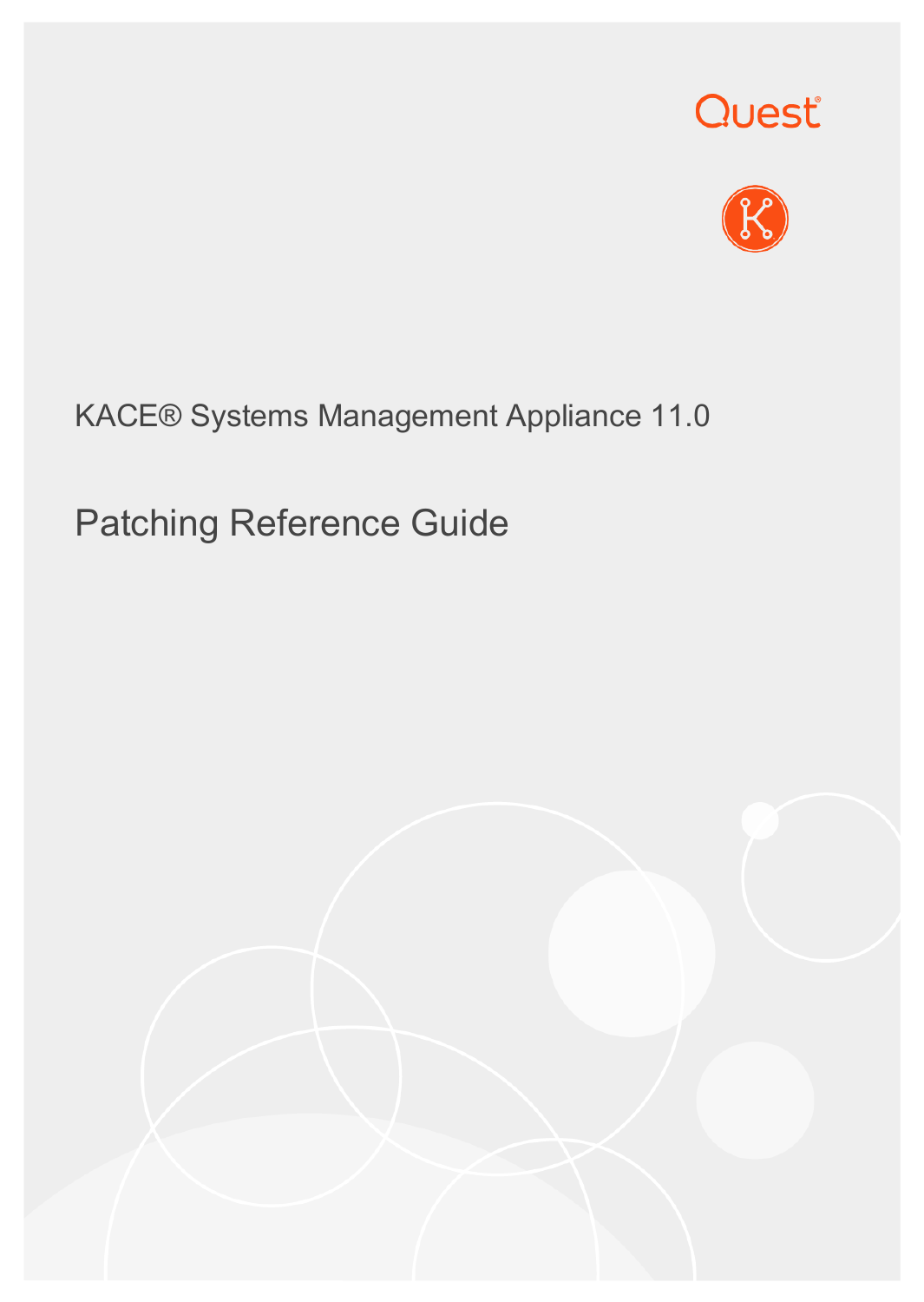### **Table of Contents**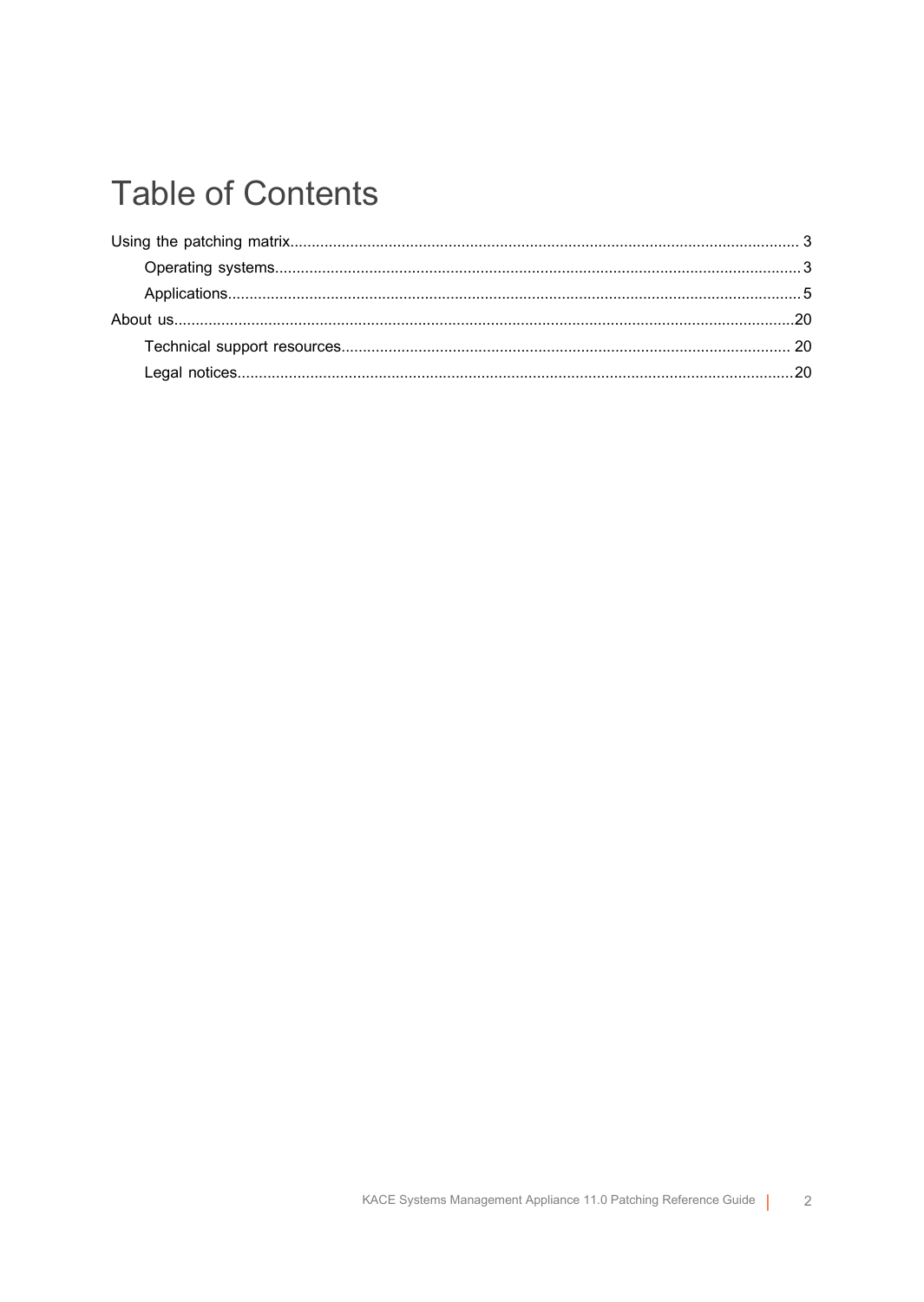# Using the patching matrix

<span id="page-2-0"></span>This document lists the latest versions of operating systems and software that are downloaded to your managed devices.

For complete information, see the applicable table.

## <span id="page-2-1"></span>Operating systems

This table lists the operating system versions that are uploaded to your managed devices during patching.

| Platform | Publisher             | Operating System (OS)   | <b>OS</b><br>Edition | Architecture |
|----------|-----------------------|-------------------------|----------------------|--------------|
| Mac      | Apple Computer, Inc.  | macOS Catalina 10.15    | <b>ALL</b>           | x86_64       |
| Mac      | Apple Computer, Inc.  | macOS High Sierra 10.13 | <b>ALL</b>           | x86 64       |
| Mac      | Apple Computer, Inc.  | macOS Mojave 10.14      | <b>ALL</b>           | x86_64       |
| Mac      | Apple Computer, Inc.  | macOS Sierra 10.12      | <b>ALL</b>           | x86_64       |
| Windows  | Microsoft Corporation | Windows 10              | <b>ALL</b>           | x64          |
| Windows  | Microsoft Corporation | Windows 10              | <b>ALL</b>           | x86          |
| Windows  | Microsoft Corporation | Windows 10 Version 1507 | <b>ALL</b>           | x64          |
| Windows  | Microsoft Corporation | Windows 10 Version 1507 | <b>ALL</b>           | x86          |
| Windows  | Microsoft Corporation | Windows 10 Version 1511 | <b>ALL</b>           | x64          |
| Windows  | Microsoft Corporation | Windows 10 Version 1511 | <b>ALL</b>           | x86          |
| Windows  | Microsoft Corporation | Windows 10 Version 1607 | <b>ALL</b>           | x64          |
| Windows  | Microsoft Corporation | Windows 10 Version 1607 | <b>ALL</b>           | x86          |
| Windows  | Microsoft Corporation | Windows 10 Version 1703 | <b>ALL</b>           | x64          |
| Windows  | Microsoft Corporation | Windows 10 Version 1703 | <b>ALL</b>           | x86          |
| Windows  | Microsoft Corporation | Windows 10 Version 1709 | <b>ALL</b>           | x64          |
| Windows  | Microsoft Corporation | Windows 10 Version 1709 | <b>ALL</b>           | x86          |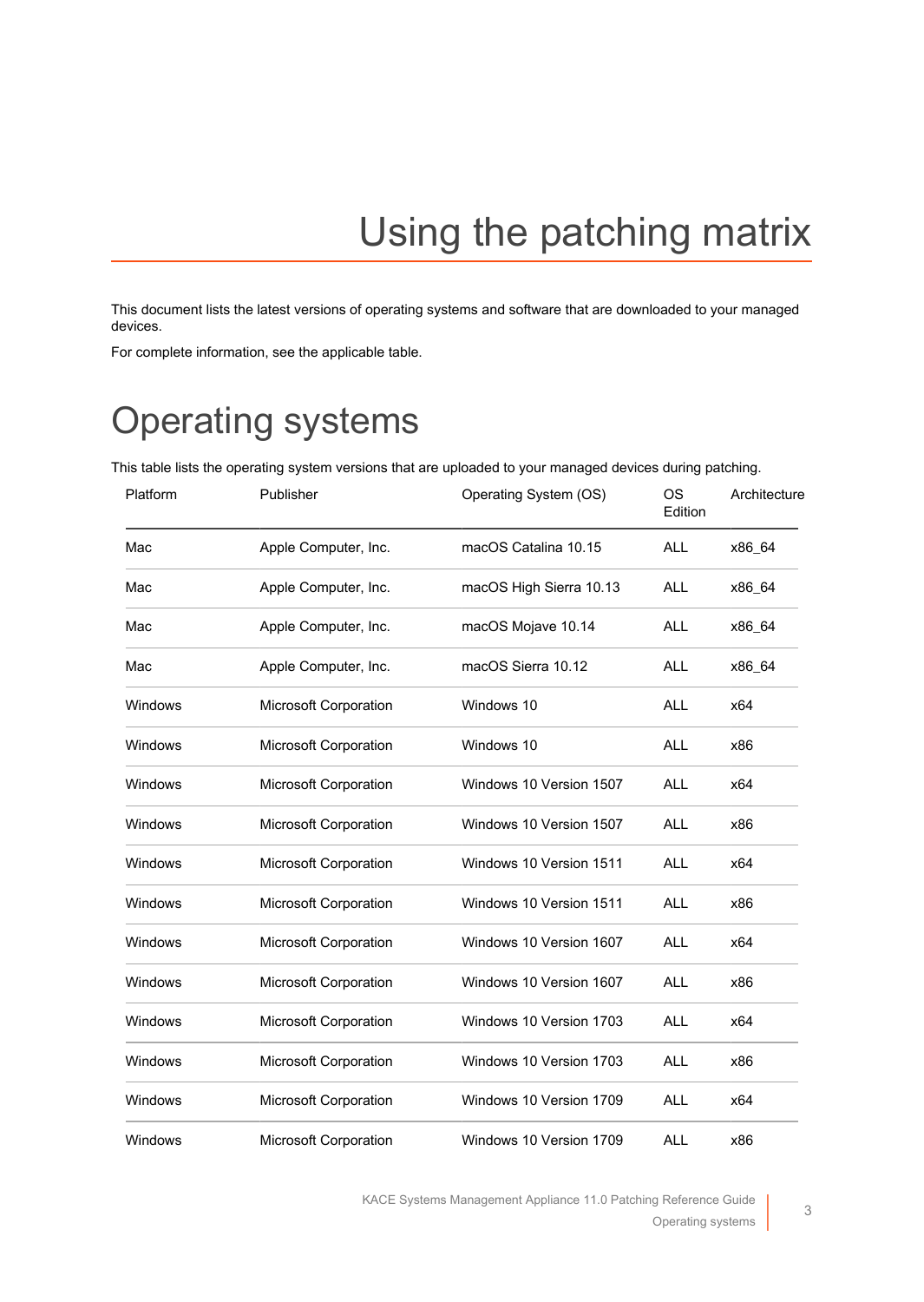| Platform       | Publisher             | Operating System (OS)              | OS<br>Edition | Architecture |
|----------------|-----------------------|------------------------------------|---------------|--------------|
| Windows        | Microsoft Corporation | Windows 10 Version 1803            | <b>ALL</b>    | x64          |
| Windows        | Microsoft Corporation | Windows 10 Version 1803            | <b>ALL</b>    | x86          |
| Windows        | Microsoft Corporation | Windows 10 Version 1809            | ALL           | x64          |
| Windows        | Microsoft Corporation | Windows 10 Version 1809            | <b>ALL</b>    | x86          |
| Windows        | Microsoft Corporation | Windows 10 Version 1903            | <b>ALL</b>    | x64          |
| Windows        | Microsoft Corporation | Windows 10 Version 1903            | <b>ALL</b>    | x86          |
| <b>Windows</b> | Microsoft Corporation | Windows 10 Version 1909            | <b>ALL</b>    | x64          |
| Windows        | Microsoft Corporation | Windows 10 Version 1909            | <b>ALL</b>    | x86          |
| Windows        | Microsoft Corporation | Windows 10 Version 2004            | <b>ALL</b>    | x64          |
| Windows        | Microsoft Corporation | Windows 10 Version 2004            | <b>ALL</b>    | x86          |
| Windows        | Microsoft Corporation | Windows 10 Version 20H2            | <b>ALL</b>    | x64          |
| Windows        | Microsoft Corporation | Windows 10 Version 20H2            | <b>ALL</b>    | x86          |
| Windows        | Microsoft Corporation | Windows 7                          | <b>ALL</b>    | x64          |
| Windows        | Microsoft Corporation | Windows 7                          | <b>ALL</b>    | x86          |
| Windows        | Microsoft Corporation | Windows 7 Embedded<br>Standard     | <b>ALL</b>    | x64          |
| Windows        | Microsoft Corporation | Windows 7 Embedded<br>Standard     | <b>ALL</b>    | x86          |
| Windows        | Microsoft Corporation | Windows 7 Embedded<br>Standard SP1 | <b>ALL</b>    | x64          |
| <b>Windows</b> | Microsoft Corporation | Windows 7 Embedded<br>Standard SP1 | <b>ALL</b>    | x86          |
| Windows        | Microsoft Corporation | Windows 7 SP1                      | <b>ALL</b>    | x64          |
| <b>Windows</b> | Microsoft Corporation | Windows 7 SP1                      | <b>ALL</b>    | x86          |
| <b>Windows</b> | Microsoft Corporation | Windows 8                          | <b>ALL</b>    | x64          |
| Windows        | Microsoft Corporation | Windows 8                          | <b>ALL</b>    | x86          |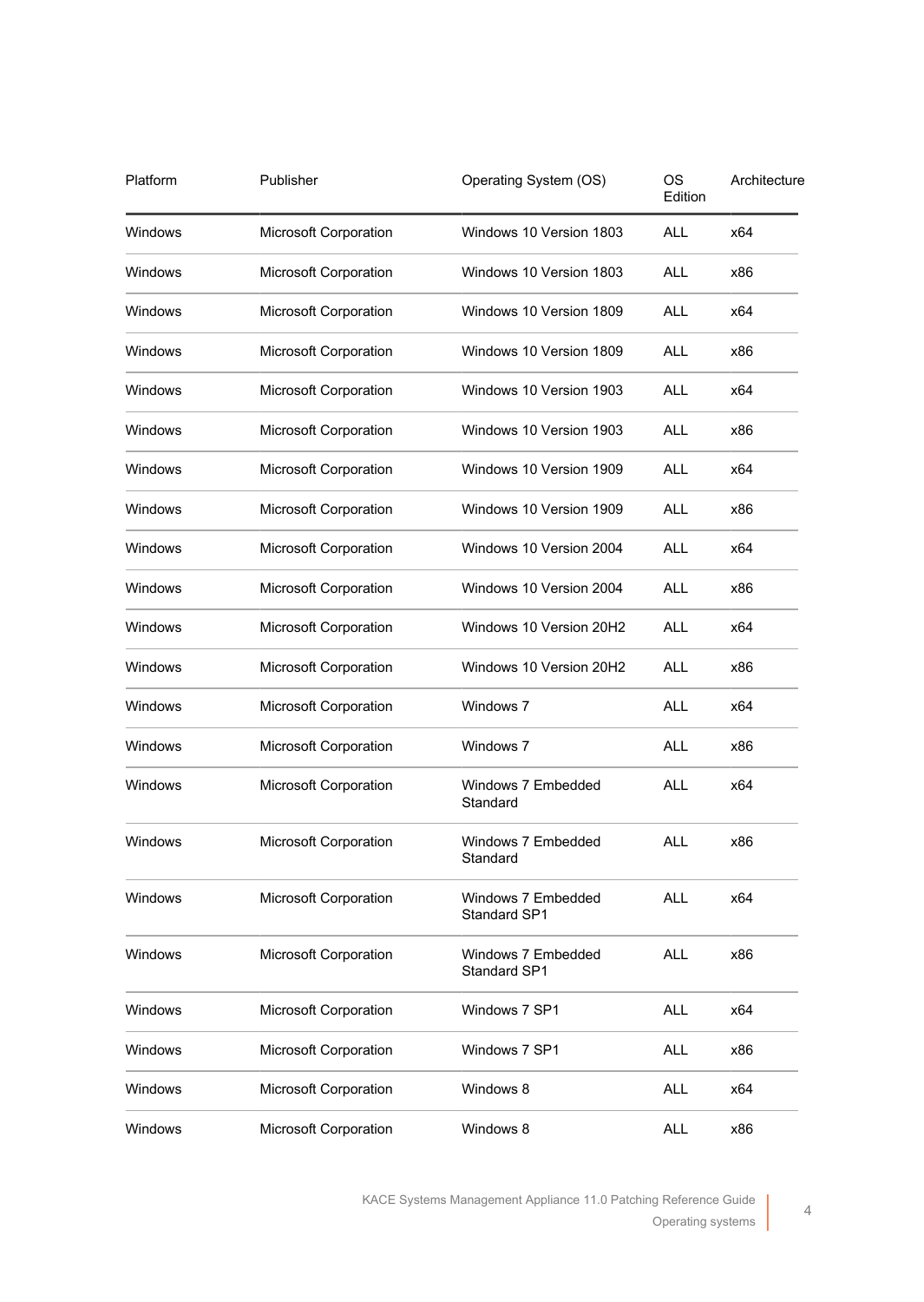| Platform | Publisher             | Operating System (OS)              | OS<br>Edition | Architecture |
|----------|-----------------------|------------------------------------|---------------|--------------|
| Windows  | Microsoft Corporation | Windows 8.1                        | <b>ALL</b>    | x64          |
| Windows  | Microsoft Corporation | Windows 8.1                        | <b>ALL</b>    | x86          |
| Windows  | Microsoft Corporation | Windows Server 2008 R2             | <b>ALL</b>    | x64          |
| Windows  | Microsoft Corporation | Windows Server 2008 R2 SP1         | <b>ALL</b>    | x64          |
| Windows  | Microsoft Corporation | Windows Server 2012                | <b>ALL</b>    | x64          |
| Windows  | Microsoft Corporation | Windows Server 2012 R2             | <b>ALL</b>    | x64          |
| Windows  | Microsoft Corporation | Windows Server 2016                | <b>ALL</b>    | x64          |
| Windows  | Microsoft Corporation | Windows Server 2019                | ALL           | x64          |
| Windows  | Microsoft Corporation | Windows Server Version 1709        | ALL           | x64          |
| Windows  | Microsoft Corporation | <b>Windows Server Version 1803</b> | <b>ALL</b>    | x64          |
| Windows  | Microsoft Corporation | <b>Windows Server Version 1903</b> | <b>ALL</b>    | x64          |
| Windows  | Microsoft Corporation | Windows Server Version 1909        | <b>ALL</b>    | x64          |
| Windows  | Microsoft Corporation | Windows Server Version 2004        | ALL           | x64          |
| Windows  | Microsoft Corporation | Windows Server Version 20H2 ALL    |               | x64          |

# <span id="page-4-0"></span>Applications

This table lists the software versions that are uploaded to your managed devices during patching.

| Platform | Publisher           | Product                                    |
|----------|---------------------|--------------------------------------------|
| Mac      | Adobe Systems, Inc. | Acrobat 2015 for Mac                       |
| Mac      | Adobe Systems, Inc. | Acrobat 2017 for Mac                       |
| Mac      | Adobe Systems, Inc. | Acrobat 2020 for Mac                       |
| Mac      | Adobe Systems, Inc. | Acrobat DC Continuous Track for Mac        |
| Mac      | Adobe Systems, Inc. | Acrobat Reader DC Continuous Track for Mac |
| Mac      | Adobe Systems, Inc. | Adobe AIR                                  |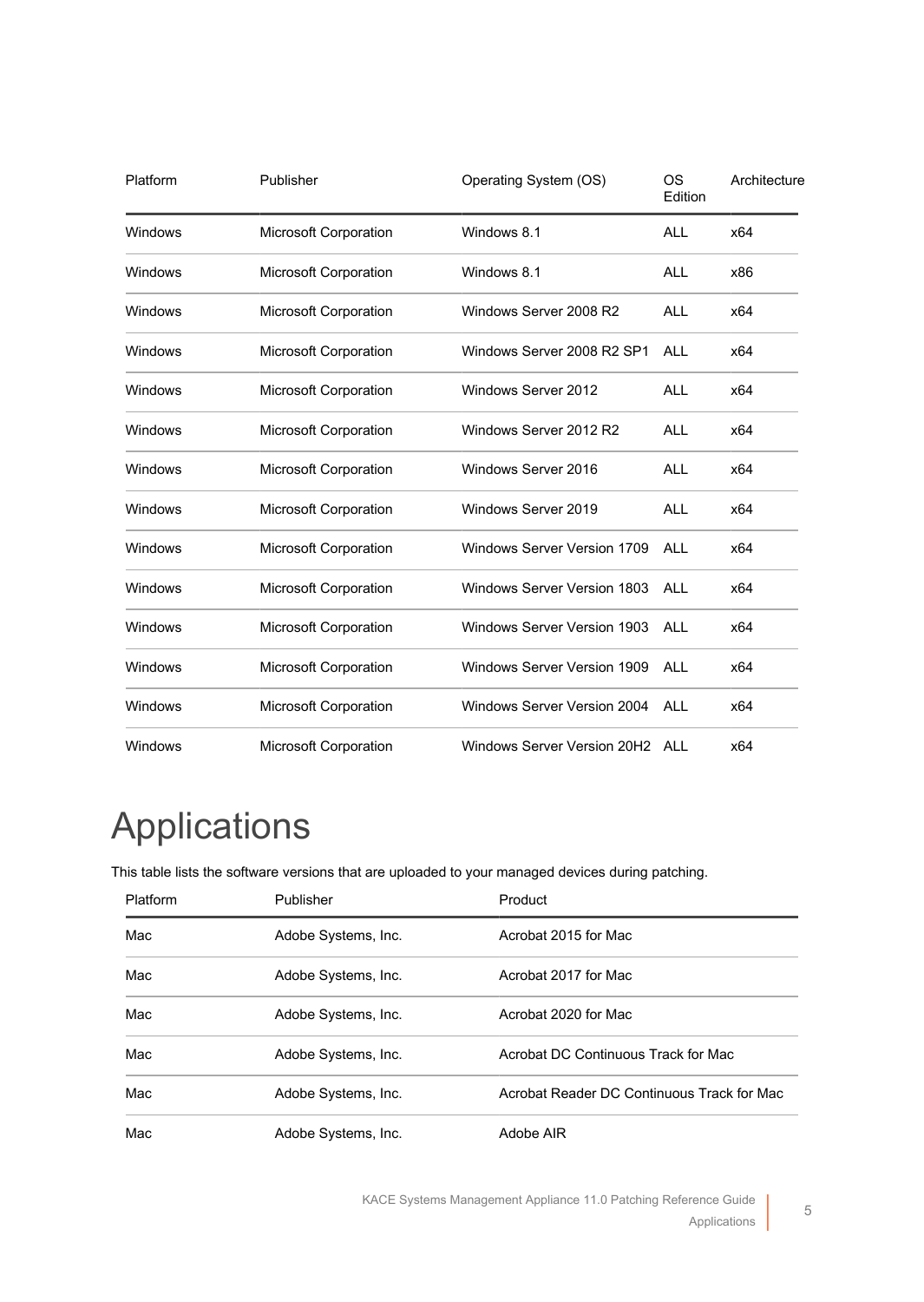| Platform | Publisher                      | Product                            |
|----------|--------------------------------|------------------------------------|
| Mac      | Adobe Systems, Inc.            | Adobe Reader                       |
| Mac      | Adobe Systems, Inc.            | AdobeFlashPlayer                   |
| Mac      | AdoptOpenJDK                   | OpenJDK for Mac                    |
| Mac      | Amazon.com                     | Corretto for Mac                   |
| Mac      | Apple Computer, Inc.           | Command Line Tools for Xcode       |
| Mac      | Apple Computer, Inc.           | iTunes                             |
| Mac      | Apple Computer, Inc.           | Malware Removal Tool 1.x           |
| Mac      | Apple Computer, Inc.           | Pro Video Formats                  |
| Mac      | Apple Computer, Inc.           | Remote Desktop                     |
| Mac      | Apple Computer, Inc.           | Safari for macOS Catalina 10.15    |
| Mac      | Apple Computer, Inc.           | Safari for macOS High Sierra 10.13 |
| Mac      | Apple Computer, Inc.           | Safari for macOS Mojave 10.14      |
| Mac      | Apple Computer, Inc.           | Safari for macOS Sierra 10.12      |
| Mac      | Apple Computer, Inc.           | Safari Technology Preview          |
| Mac      | Atlassian Software Systems Ltd | HipChat                            |
| Mac      | <b>Audacity Team</b>           | Audacity for Mac                   |
| Mac      | Cisco Systems, Inc.            | Jabber for Mac                     |
| Mac      | Cisco Systems, Inc.            | Webex Meetings for Mac             |
| Mac      | Dropbox, Inc.                  | Dropbox for Mac                    |
| Mac      | <b>EverNote Corporation</b>    | Evernote for Mac                   |
| Mac      | <b>Fetch Softworks</b>         | Fetch                              |
| Mac      | Foxit Software                 | FoxitPhantomPDF for Mac            |
| Mac      | Google                         | Google Chrome for Mac              |
| Mac      | Google                         | Google Earth for Mac               |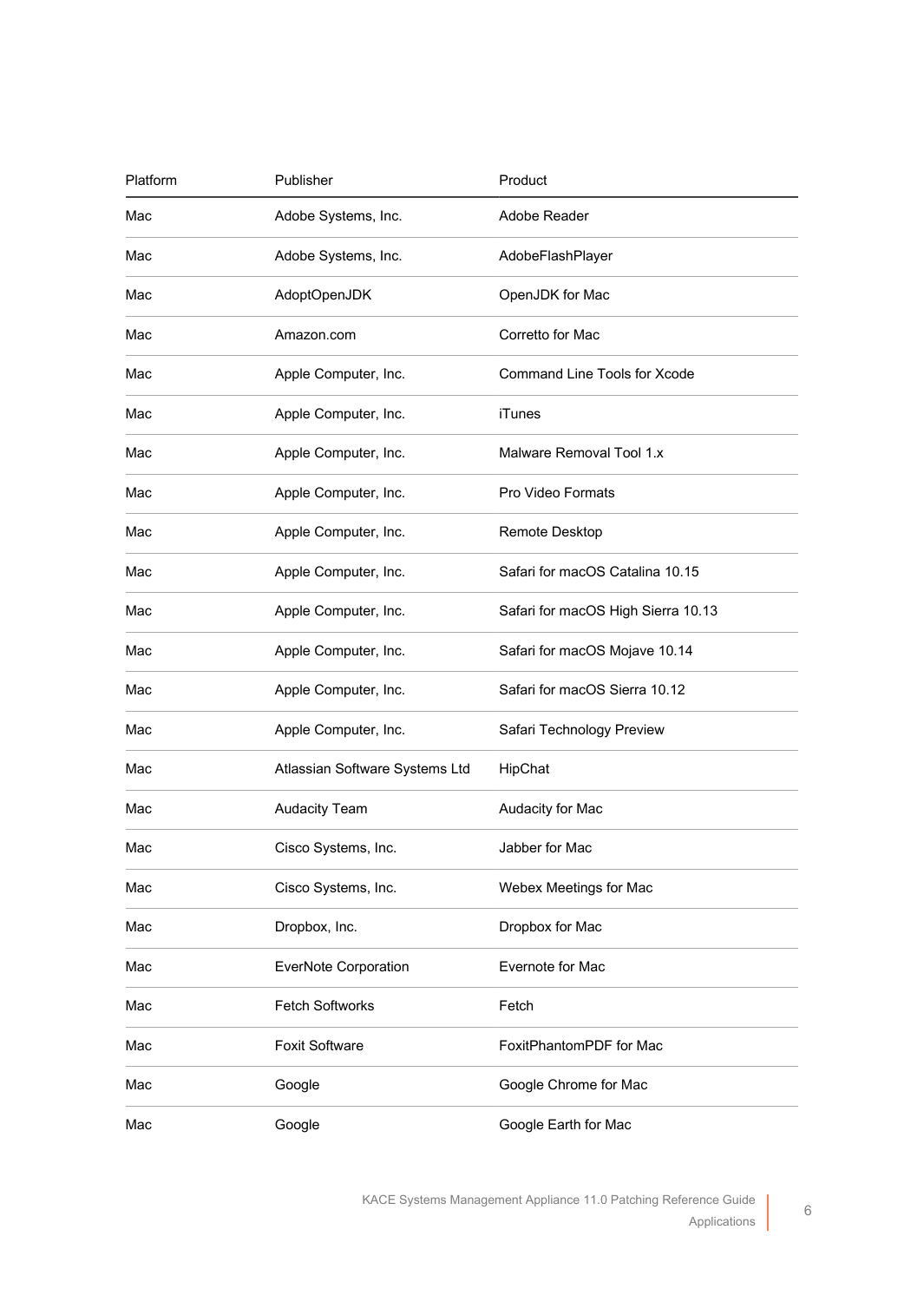| Platform | Publisher                    | Product                      |
|----------|------------------------------|------------------------------|
| Mac      | inkscape.org                 | Inkscape                     |
| Mac      | <b>Microsoft Corporation</b> | Excel 2016 for Mac           |
| Mac      | Microsoft Corporation        | Excel 365/2019 for Mac       |
| Mac      | Microsoft Corporation        | Microsoft AutoUpdate for Mac |
| Mac      | Microsoft Corporation        | Microsoft Edge for Mac       |
| Mac      | Microsoft Corporation        | Office 2011 for Mac          |
| Mac      | Microsoft Corporation        | OneNote 2016 for Mac         |
| Mac      | Microsoft Corporation        | OneNote 365/2019 for Mac     |
| Mac      | Microsoft Corporation        | Outlook 2016 for Mac         |
| Mac      | Microsoft Corporation        | Outlook 365/2019 for Mac     |
| Mac      | Microsoft Corporation        | PowerPoint 2016 for Mac      |
| Mac      | Microsoft Corporation        | PowerPoint 365/2019 for Mac  |
| Mac      | Microsoft Corporation        | Skype for Business on Mac    |
| Mac      | Microsoft Corporation        | Skype for Mac                |
| Mac      | Microsoft Corporation        | Word 2016 for Mac            |
| Mac      | Microsoft Corporation        | Word 365/2019 for Mac        |
| Mac      | Mozilla                      | Firefox for Mac              |
| Mac      | Mozilla                      | Thunderbird for Mac          |
| Mac      | Opera Software ASA           | Opera for Mac                |
| Mac      | Oracle Corporation           | JRE 8.x                      |
| Mac      | Python Software Foundation   | Python 3 for Mac             |
| Mac      | Slack Technologies           | Slack for Mac                |
| Mac      | TeamViewer GmbH              | TeamViewer for Mac           |
| Mac      | <b>TechSmith Corporation</b> | TechSmith Camtasia for Mac   |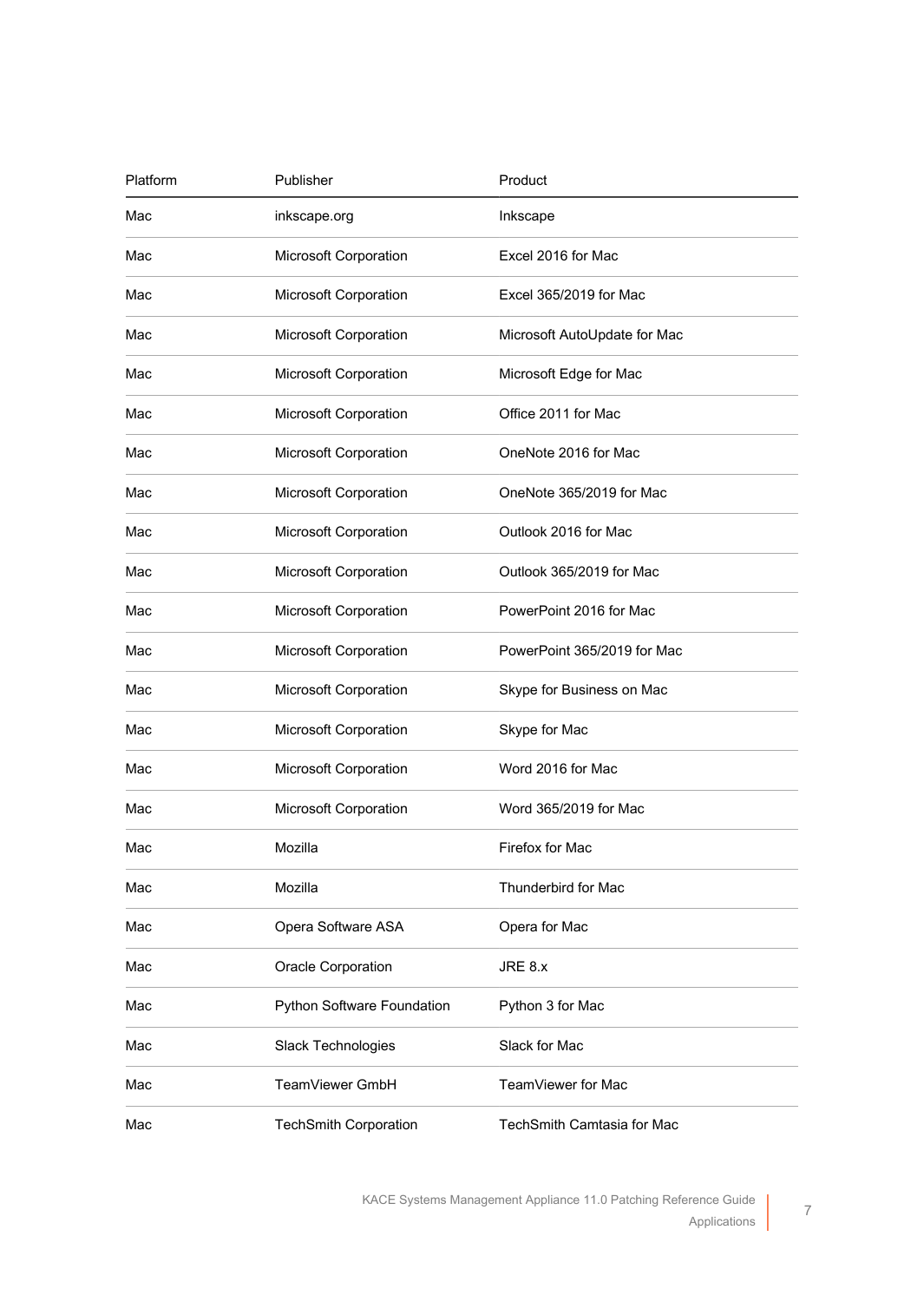| Platform       | Publisher                                             | Product                              |
|----------------|-------------------------------------------------------|--------------------------------------|
| Mac            | <b>TechSmith Corporation</b>                          | TechSmith Snagit for Mac             |
| Mac            | The Apache Software Foundation                        | OpenOffice for Mac                   |
| Mac            | The Document Foundation                               | LibreOffice for Mac                  |
| Mac            | The GIMP developer community                          | GIMP for Mac                         |
| Mac            | <b>VideoLAN Team</b>                                  | VLC Media Player for Mac             |
| Mac            | VMWare, Inc.                                          | <b>VMware Fusion</b>                 |
| Mac            | VMWare, Inc.                                          | <b>VMware Horizon Client for Mac</b> |
| Mac            | VMWare, Inc.                                          | <b>VMware Tools for Mac</b>          |
| Mac            | Zoom Video Communications, Inc. Zoom Meetings for Mac |                                      |
| Windows        | Adobe Systems, Inc.                                   | Acrobat 2015                         |
| Windows        | Adobe Systems, Inc.                                   | Acrobat 2017                         |
| <b>Windows</b> | Adobe Systems, Inc.                                   | Acrobat 2020                         |
| <b>Windows</b> | Adobe Systems, Inc.                                   | <b>Acrobat DC Continuous Track</b>   |
| <b>Windows</b> | Adobe Systems, Inc.                                   | Acrobat Reader 2015                  |
| Windows        | Adobe Systems, Inc.                                   | Acrobat Reader 2017                  |
| Windows        | Adobe Systems, Inc.                                   | Acrobat Reader 2020                  |
| Windows        | Adobe Systems, Inc.                                   | Acrobat Reader DC Continuous Track   |
| Windows        | Adobe Systems, Inc.                                   | Acrobat X                            |
| Windows        | Adobe Systems, Inc.                                   | Acrobat XI                           |
| Windows        | Adobe Systems, Inc.                                   | Adobe AIR                            |
| Windows        | Adobe Systems, Inc.                                   | Adobe Flash Player                   |
| Windows        | Adobe Systems, Inc.                                   | Adobe Reader X                       |
| Windows        | Adobe Systems, Inc.                                   | Adobe Reader XI                      |
| Windows        | AdoptOpenJDK                                          | OpenJDK                              |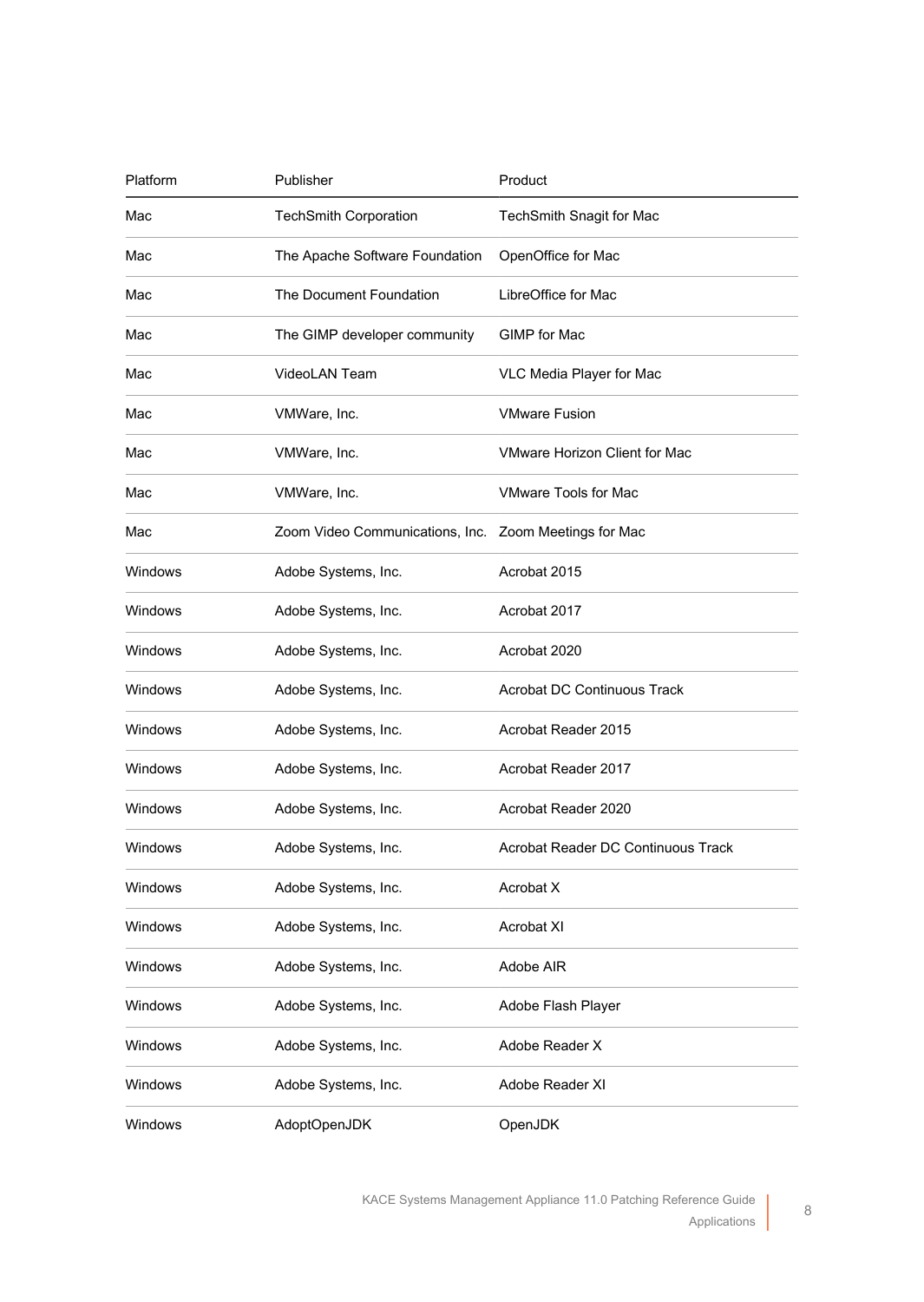| Platform | Publisher            | Product                       |
|----------|----------------------|-------------------------------|
| Windows  | Altova, Inc.         | DatabaseSpy 2019 Enterprise   |
| Windows  | Altova, Inc.         | DatabaseSpy 2019 Professional |
| Windows  | Altova, Inc.         | DiffDog 2019 Enterprise       |
| Windows  | Altova, Inc.         | DiffDog 2019 Professional     |
| Windows  | Amazon.com           | Corretto                      |
| Windows  | Apple Computer, Inc. | iCloud                        |
| Windows  | Apple Computer, Inc. | <b>iTunes</b>                 |
| Windows  | <b>Audacity Team</b> | Audacity                      |
| Windows  | Autodesk, Inc.       | AutoCAD                       |
| Windows  | Autodesk, Inc.       | AutoCAD Architecture          |
| Windows  | Autodesk, Inc.       | AutoCAD Civil 3D              |
| Windows  | Autodesk, Inc.       | <b>AutoCAD Electrical</b>     |
| Windows  | Autodesk, Inc.       | AutoCAD LT                    |
| Windows  | Autodesk, Inc.       | AutoCAD Map 3D                |
| Windows  | Autodesk, Inc.       | AutoCAD Mechanical            |
| Windows  | Autodesk, Inc.       | AutoCAD MEP                   |
| Windows  | Autodesk, Inc.       | AutoCAD Plant 3D              |
| Windows  | Autodesk, Inc.       | AutoCAD PnID                  |
| Windows  | Autodesk, Inc.       | AutoCAD Structural Detailing  |
| Windows  | Autodesk, Inc.       | AutoCAD Utility Design        |
| Windows  | Autodesk, Inc.       | Autodesk 3ds Max              |
| Windows  | Autodesk, Inc.       | Autodesk 3ds Max Design       |
| Windows  | Autodesk, Inc.       | Autodesk Advance Steel        |
| Windows  | Autodesk, Inc.       | Autodesk Alias                |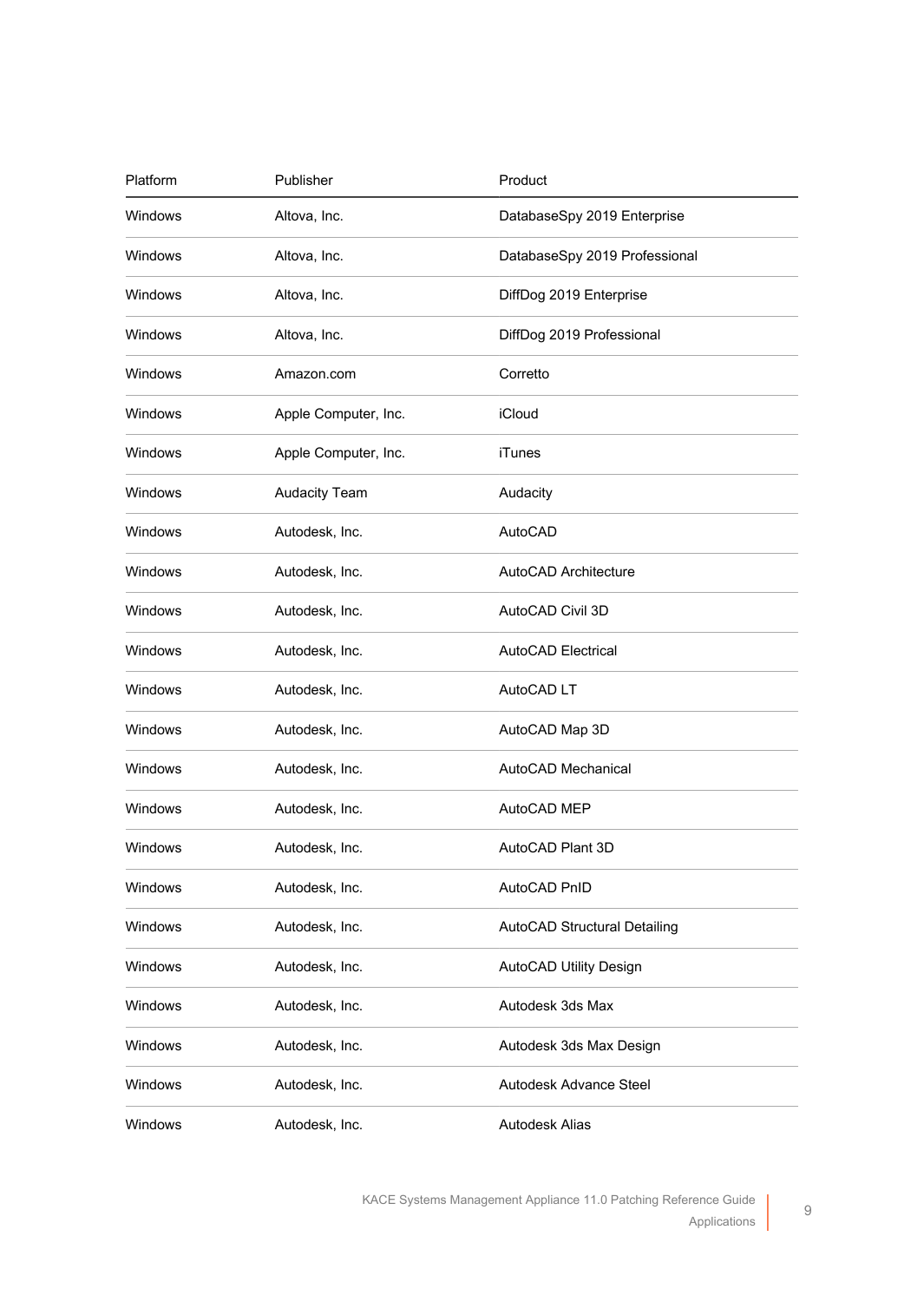| Platform | Publisher      | Product                                 |
|----------|----------------|-----------------------------------------|
| Windows  | Autodesk, Inc. | Autodesk Alias SpeedForm                |
| Windows  | Autodesk, Inc. | Autodesk CFD                            |
| Windows  | Autodesk, Inc. | Autodesk Design Review                  |
| Windows  | Autodesk, Inc. | <b>Autodesk Fabrication CADmep</b>      |
| Windows  | Autodesk, Inc. | <b>Autodesk Fabrication CAMduct</b>     |
| Windows  | Autodesk, Inc. | <b>Autodesk Fabrication ESTmep</b>      |
| Windows  | Autodesk, Inc. | <b>Autodesk Fabrication RemoteEntry</b> |
| Windows  | Autodesk, Inc. | <b>Autodesk Fabrication Tracker</b>     |
| Windows  | Autodesk, Inc. | Autodesk Factory Design Utilities       |
| Windows  | Autodesk, Inc. | Autodesk Helius Composite               |
| Windows  | Autodesk, Inc. | Autodesk Helius PFA                     |
| Windows  | Autodesk, Inc. | Autodesk Infraworks                     |
| Windows  | Autodesk, Inc. | Autodesk Inventor                       |
| Windows  | Autodesk, Inc. | Autodesk Inventor LT                    |
| Windows  | Autodesk, Inc. | Autodesk Inventor Publisher             |
| Windows  | Autodesk, Inc. | Autodesk Maya                           |
| Windows  | Autodesk, Inc. | Autodesk Maya LT                        |
| Windows  | Autodesk, Inc. | <b>Autodesk Moldflow Adviser</b>        |
| Windows  | Autodesk, Inc. | Autodesk Moldflow Design                |
| Windows  | Autodesk, Inc. | <b>Autodesk Moldflow Flex</b>           |
| Windows  | Autodesk, Inc. | Autodesk Moldflow Insight               |
| Windows  | Autodesk, Inc. | Autodesk MotionBuilder                  |
| Windows  | Autodesk, Inc. | Autodesk Mudbox                         |
| Windows  | Autodesk, Inc. | Autodesk Nastran                        |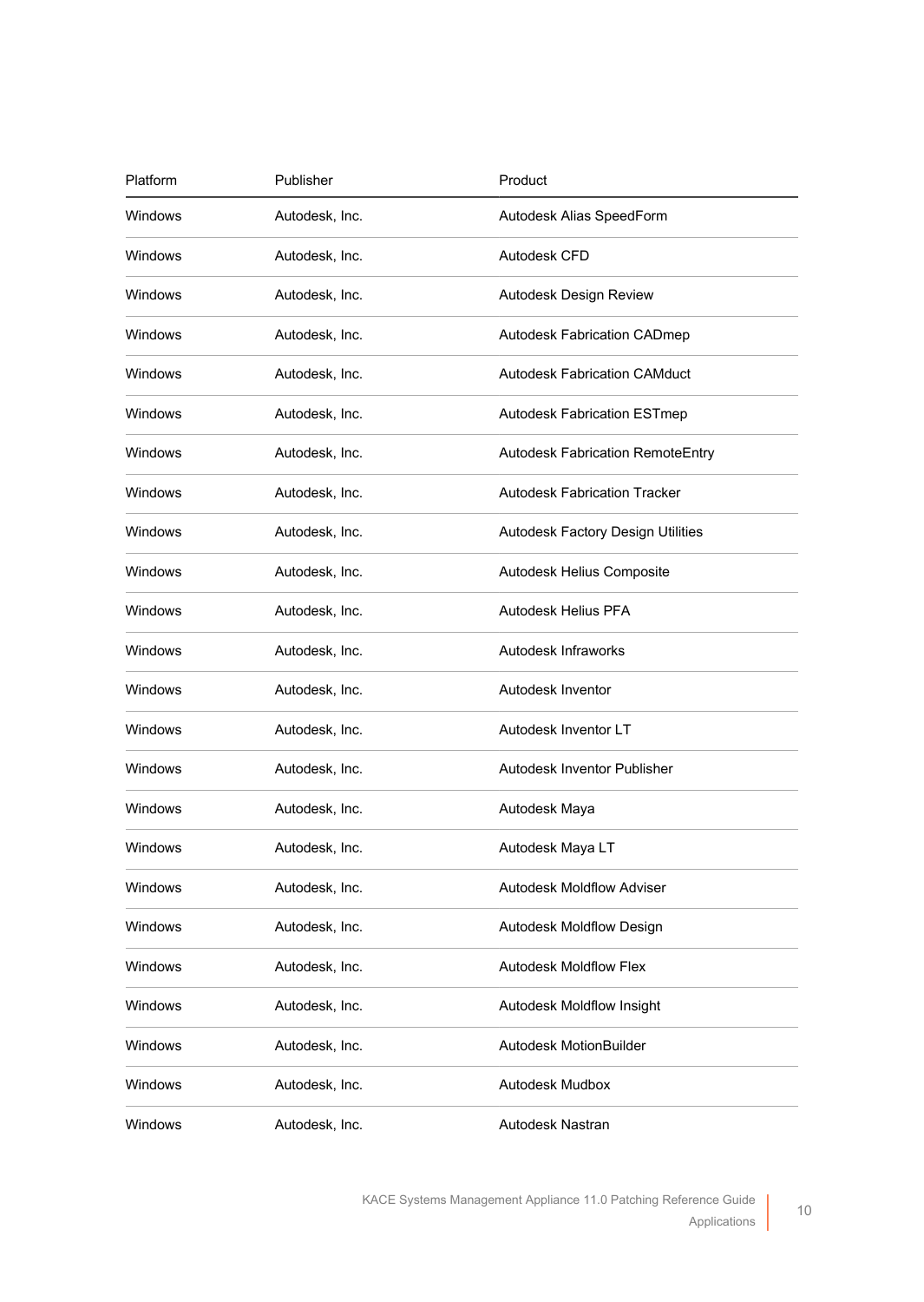| Platform | Publisher            | Product                                 |
|----------|----------------------|-----------------------------------------|
| Windows  | Autodesk, Inc.       | Autodesk Nastran In-CAD                 |
| Windows  | Autodesk, Inc.       | <b>Autodesk Navisworks</b>              |
| Windows  | Autodesk, Inc.       | Autodesk Recap                          |
| Windows  | Autodesk, Inc.       | Autodesk Recap Photo                    |
| Windows  | Autodesk, Inc.       | Autodesk Revit                          |
| Windows  | Autodesk, Inc.       | Autodesk Revit LT                       |
| Windows  | Autodesk, Inc.       | Autodesk Robot Structural Analysis      |
| Windows  | Autodesk, Inc.       | Autodesk Showcase                       |
| Windows  | Autodesk, Inc.       | <b>Autodesk Simulation Mechanical</b>   |
| Windows  | Autodesk, Inc.       | Autodesk Sketchbook                     |
| Windows  | Autodesk, Inc.       | Autodesk Structural Bridge Design       |
| Windows  | Autodesk, Inc.       | Autodesk Vault                          |
| Windows  | Autodesk, Inc.       | Autodesk VRED                           |
| Windows  | Box Inc.             | Box Sync                                |
| Windows  | <b>CADSoftTools</b>  | <b>ABViewer</b>                         |
| Windows  | <b>CADSoftTools</b>  | ABViewer 11.x                           |
| Windows  | <b>CADSoftTools</b>  | ABViewer 12.x                           |
| Windows  | Canneverbe Limited   | <b>CDBurnerXP</b>                       |
| Windows  | Cisco Systems, Inc.  | Jabber                                  |
| Windows  | Citrix Systems, Inc. | <b>Citrix Receiver for Windows LTSR</b> |
| Windows  | Corel Corporation    | MindManager                             |
| Windows  | Corel Corporation    | WinZip Courier                          |
| Windows  | Dominik Reichl       | KeePass Password Safe 1.x               |
| Windows  | Dominik Reichl       | KeePass Password Safe 2.x               |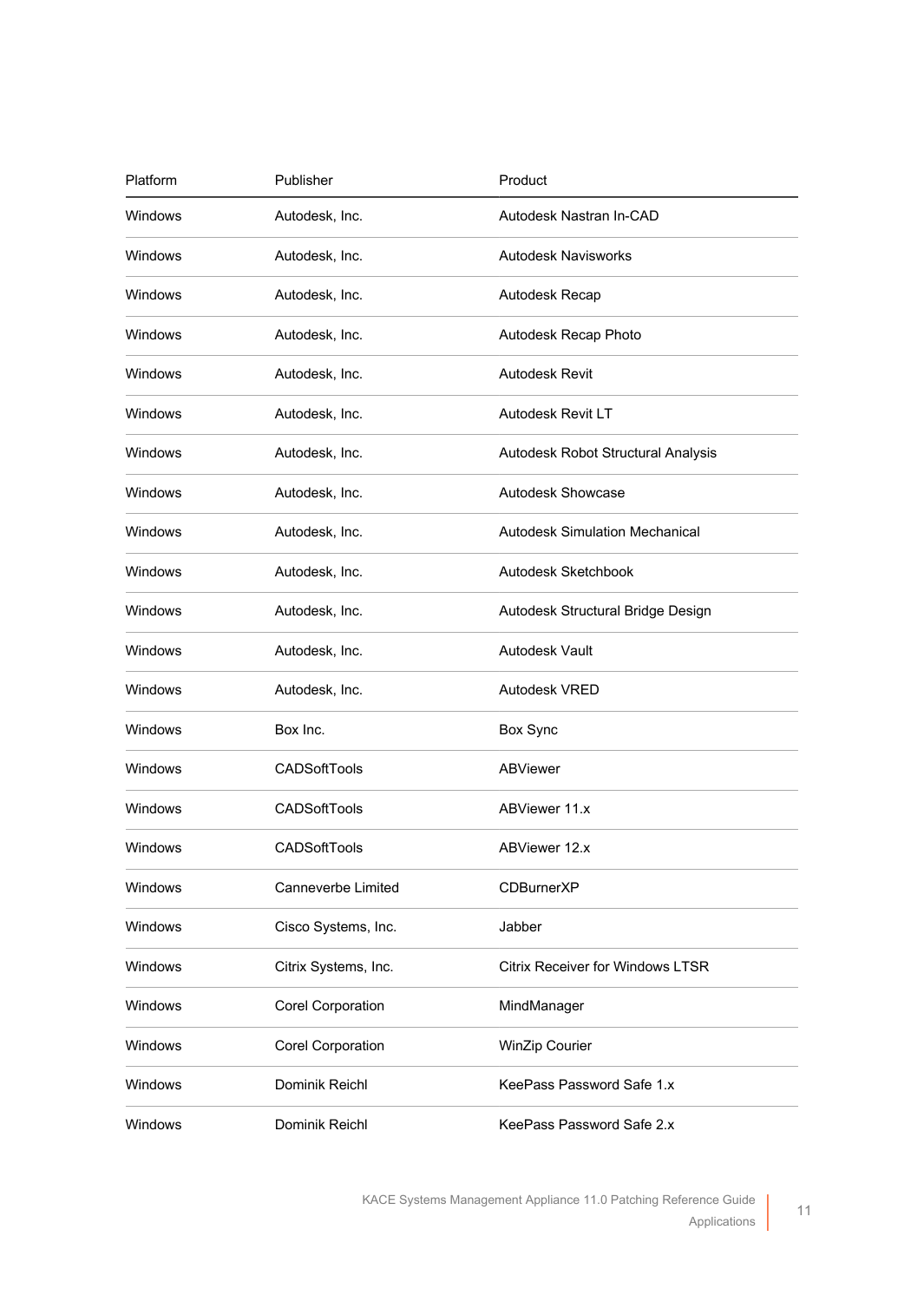| Platform | Publisher             | Product                                                       |
|----------|-----------------------|---------------------------------------------------------------|
| Windows  | Don HO                | Notepad++                                                     |
| Windows  | dotPDN LLC            | Paint.NET                                                     |
| Windows  | Dropbox, Inc.         | Dropbox                                                       |
| Windows  | EverNote Corporation  | EverNote                                                      |
| Windows  | <b>Foxit Software</b> | <b>Foxit Reader</b>                                           |
| Windows  | <b>Foxit Software</b> | PhantomPDF                                                    |
| Windows  | <b>Foxit Software</b> | PhantomPDF 8.x Business                                       |
| Windows  | <b>Foxit Software</b> | PhantomPDF 8.x Standard                                       |
| Windows  | GlavSoft LLC.         | TightVNC                                                      |
| Windows  | Google                | Google Chrome                                                 |
| Windows  | Google                | Google Earth 7.x                                              |
| Windows  | Google                | Google Earth Pro                                              |
| Windows  | Igor Pavlov           | 7-Zip 19.x                                                    |
| Windows  | inkscape.org          | Inkscape                                                      |
| Windows  | inkscape.org          | Inkscape 0.48                                                 |
| Windows  | LogMeIn, Inc.         | GoToMeeting 8.x                                               |
| Windows  | LogMeln, Inc.         | join.me 3.x                                                   |
| Windows  | Martin Prikryl        | WinSCP                                                        |
| Windows  | Microsoft Corporation | .NET Framework Language Packs for<br>Windows 7                |
| Windows  | Microsoft Corporation | Adobe Flash Player for Windows 10 Version<br><b>1507 LTSB</b> |
| Windows  | Microsoft Corporation | Adobe Flash Player for Windows 10 Version<br>1607             |
| Windows  | Microsoft Corporation | Adobe Flash Player for Windows 10 Version<br>1703             |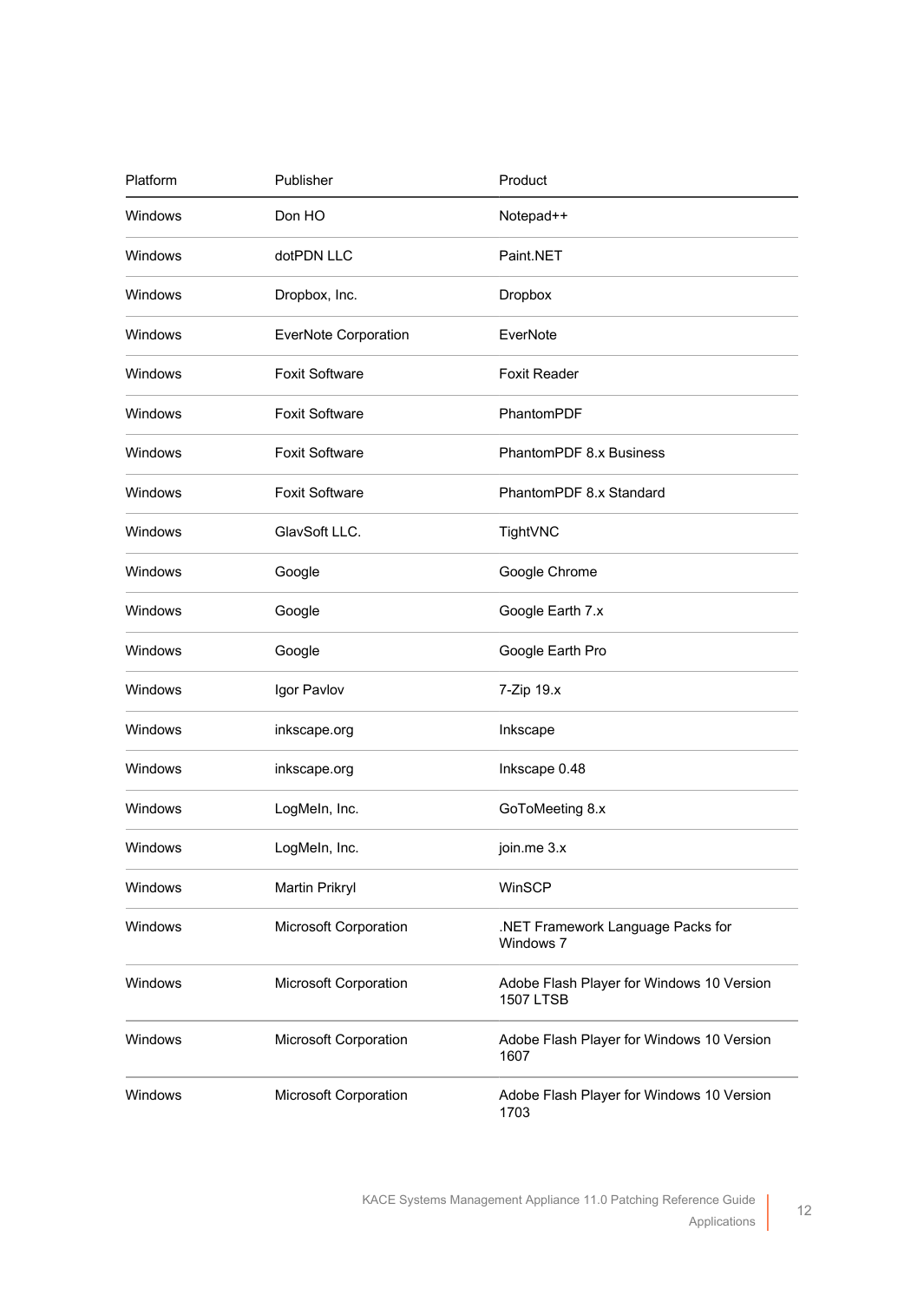| Platform | Publisher             | Product                                                         |
|----------|-----------------------|-----------------------------------------------------------------|
| Windows  | Microsoft Corporation | Adobe Flash Player for Windows 10 Version<br>1709               |
| Windows  | Microsoft Corporation | Adobe Flash Player for Windows 10 Version<br>1803               |
| Windows  | Microsoft Corporation | Adobe Flash Player for Windows 10 Version<br>1809               |
| Windows  | Microsoft Corporation | Adobe Flash Player for Windows 10 Version<br>1903               |
| Windows  | Microsoft Corporation | Adobe Flash Player for Windows 10 Version<br>1909               |
| Windows  | Microsoft Corporation | Adobe Flash Player for Windows 10 Version<br>2004               |
| Windows  | Microsoft Corporation | Adobe Flash Player for Windows Server 2016                      |
| Windows  | Microsoft Corporation | Adobe Flash Player for Windows Server 2019                      |
| Windows  | Microsoft Corporation | Adobe Flash Player for Windows Server,<br>version 1903          |
| Windows  | Microsoft Corporation | Adobe Flash Player for Windows Server,<br>version 1909          |
| Windows  | Microsoft Corporation | Adobe Flash Player for Windows Server,<br>version 2004          |
| Windows  | Microsoft Corporation | Azure File Sync agent for Windows Server<br>2012 R <sub>2</sub> |
| Windows  | Microsoft Corporation | Azure File Sync agent for Windows Server<br>2016                |
| Windows  | Microsoft Corporation | Azure File Sync agent for Windows Server<br>2019                |
| Windows  | Microsoft Corporation | BizTalk Server 2013                                             |
| Windows  | Microsoft Corporation | Definition Update for Windows Defender                          |
| Windows  | Microsoft Corporation | Exchange Server 2010                                            |
| Windows  | Microsoft Corporation | Exchange Server 2013                                            |
| Windows  | Microsoft Corporation | Exchange Server 2016                                            |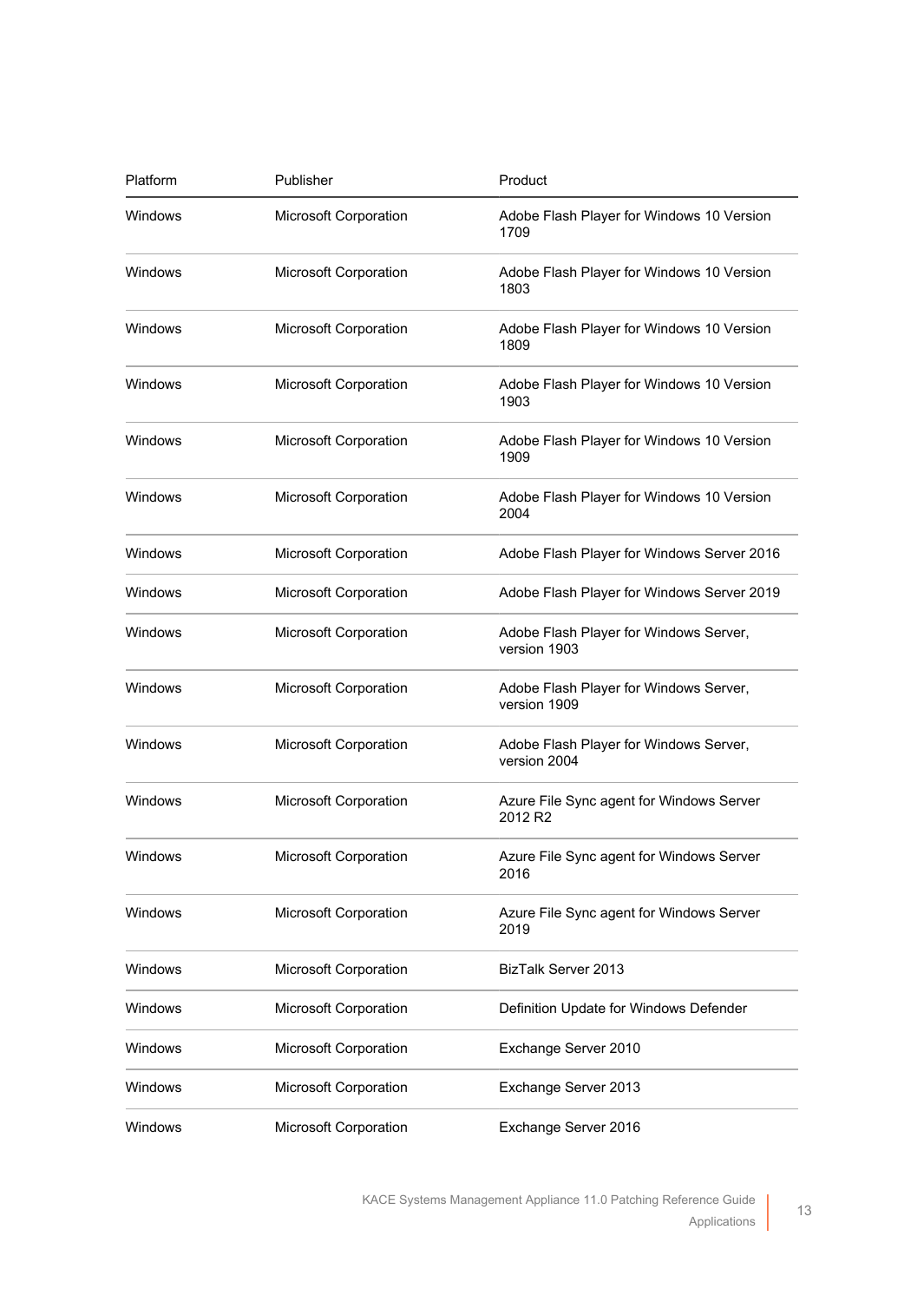| Platform       | Publisher             | Product                                                                  |
|----------------|-----------------------|--------------------------------------------------------------------------|
| Windows        | Microsoft Corporation | Exchange Server 2019                                                     |
| Windows        | Microsoft Corporation | Malicious Software Removal Tool for Windows<br>10                        |
| Windows        | Microsoft Corporation | Malicious Software Removal Tool for Windows<br>7                         |
| Windows        | Microsoft Corporation | Malicious Software Removal Tool for Windows<br>8.1                       |
| Windows        | Microsoft Corporation | Malicious Software Removal Tool for Windows<br>Server (SAC)              |
| Windows        | Microsoft Corporation | Malicious Software Removal Tool for Windows<br>Server 2008 R2            |
| Windows        | Microsoft Corporation | Malicious Software Removal Tool for Windows<br>Server 2012               |
| Windows        | Microsoft Corporation | Malicious Software Removal Tool for Windows<br>Server 2012 R2            |
| Windows        | Microsoft Corporation | Malicious Software Removal Tool for Windows<br>Server 2016               |
| Windows        | Microsoft Corporation | Malicious Software Removal Tool for Windows<br>Server 2019               |
| Windows        | Microsoft Corporation | Microsoft Azure Information Protection Client                            |
| Windows        | Microsoft Corporation | Microsoft Azure Information Protection Unified<br><b>Labeling Client</b> |
| Windows        | Microsoft Corporation | Microsoft Dynamics CRM 2011                                              |
| Windows        | Microsoft Corporation | Microsoft Dynamics CRM 2011 SHS                                          |
| Windows        | Microsoft Corporation | Microsoft Dynamics CRM 2013                                              |
| Windows        | Microsoft Corporation | Microsoft Dynamics CRM 2015                                              |
| <b>Windows</b> | Microsoft Corporation | Microsoft Dynamics CRM 2016                                              |
| <b>Windows</b> | Microsoft Corporation | Microsoft Dynamics CRM 2016 SHS                                          |
| Windows        | Microsoft Corporation | Microsoft Edge                                                           |
| Windows        | Microsoft Corporation | Microsoft Lync 2010                                                      |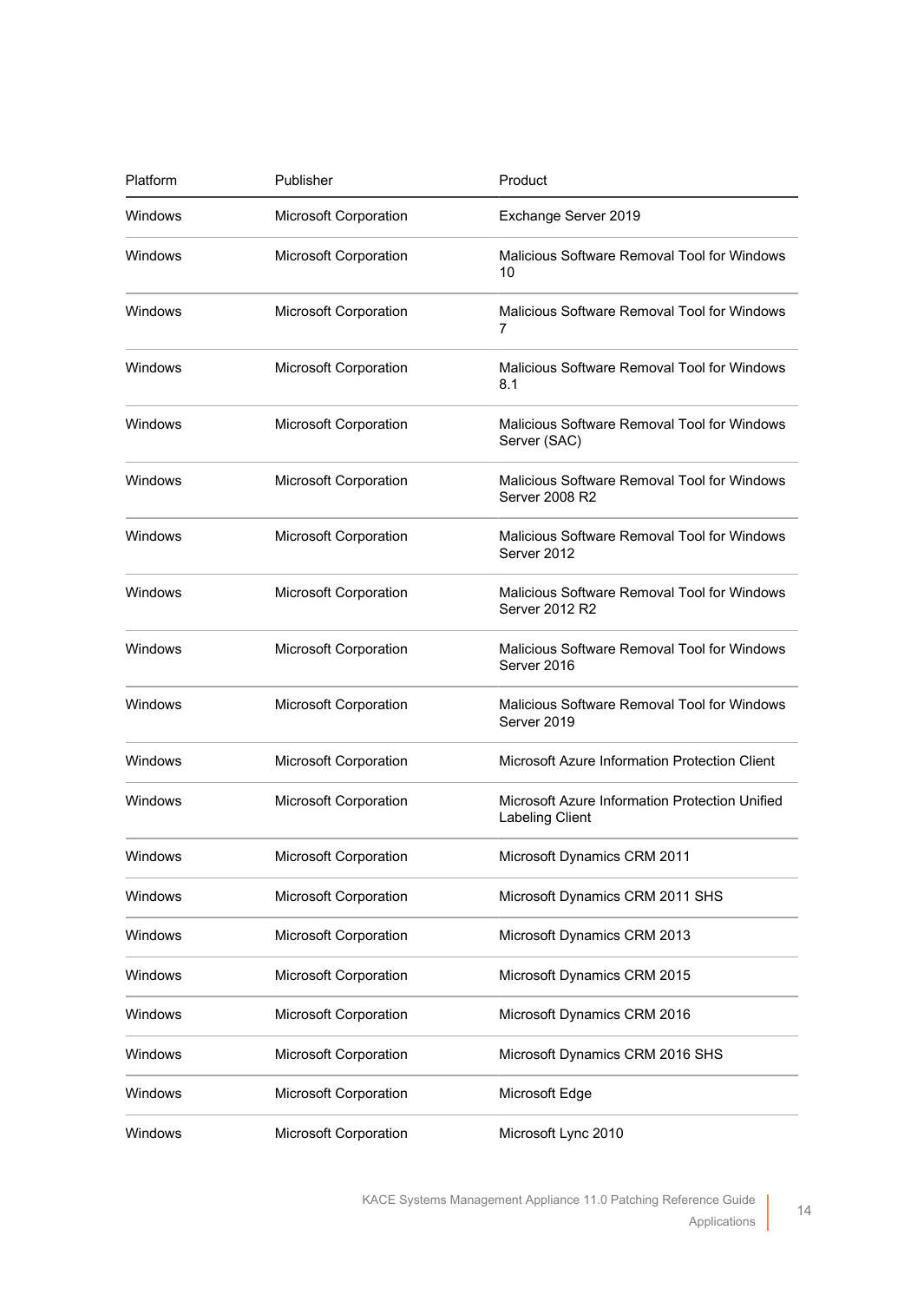| Platform | Publisher             | Product                                         |
|----------|-----------------------|-------------------------------------------------|
| Windows  | Microsoft Corporation | Microsoft Lync Server 2010                      |
| Windows  | Microsoft Corporation | Microsoft Lync Server 2013                      |
| Windows  | Microsoft Corporation | Microsoft SQL Server 2014                       |
| Windows  | Microsoft Corporation | Microsoft SQL Server 2016                       |
| Windows  | Microsoft Corporation | Microsoft SQL Server 2017                       |
| Windows  | Microsoft Corporation | Microsoft SQL Server 2019                       |
| Windows  | Microsoft Corporation | Microsoft SQL Server Management Studio v18      |
| Windows  | Microsoft Corporation | Office 2010                                     |
| Windows  | Microsoft Corporation | Office 2010 Server                              |
| Windows  | Microsoft Corporation | Office 2013                                     |
| Windows  | Microsoft Corporation | Office 2013 Server                              |
| Windows  | Microsoft Corporation | Office 2016                                     |
| Windows  | Microsoft Corporation | Office 2016 Server                              |
| Windows  | Microsoft Corporation | Office 2019 Server                              |
| Windows  | Microsoft Corporation | Office Click-To-Run                             |
| Windows  | Microsoft Corporation | <b>Office Online Server</b>                     |
| Windows  | Microsoft Corporation | Silverlight                                     |
| Windows  | Microsoft Corporation | Skype                                           |
| Windows  | Microsoft Corporation | Skype for Business Server 2015                  |
| Windows  | Microsoft Corporation | System Center 2012 - App Controller             |
| Windows  | Microsoft Corporation | System Center 2012 - Operations Manager         |
| Windows  | Microsoft Corporation | System Center 2012 - Orchestrator               |
| Windows  | Microsoft Corporation | System Center 2012 - Virtual Machine<br>Manager |
| Windows  | Microsoft Corporation | System Center 2012 R2 - Operations Manager      |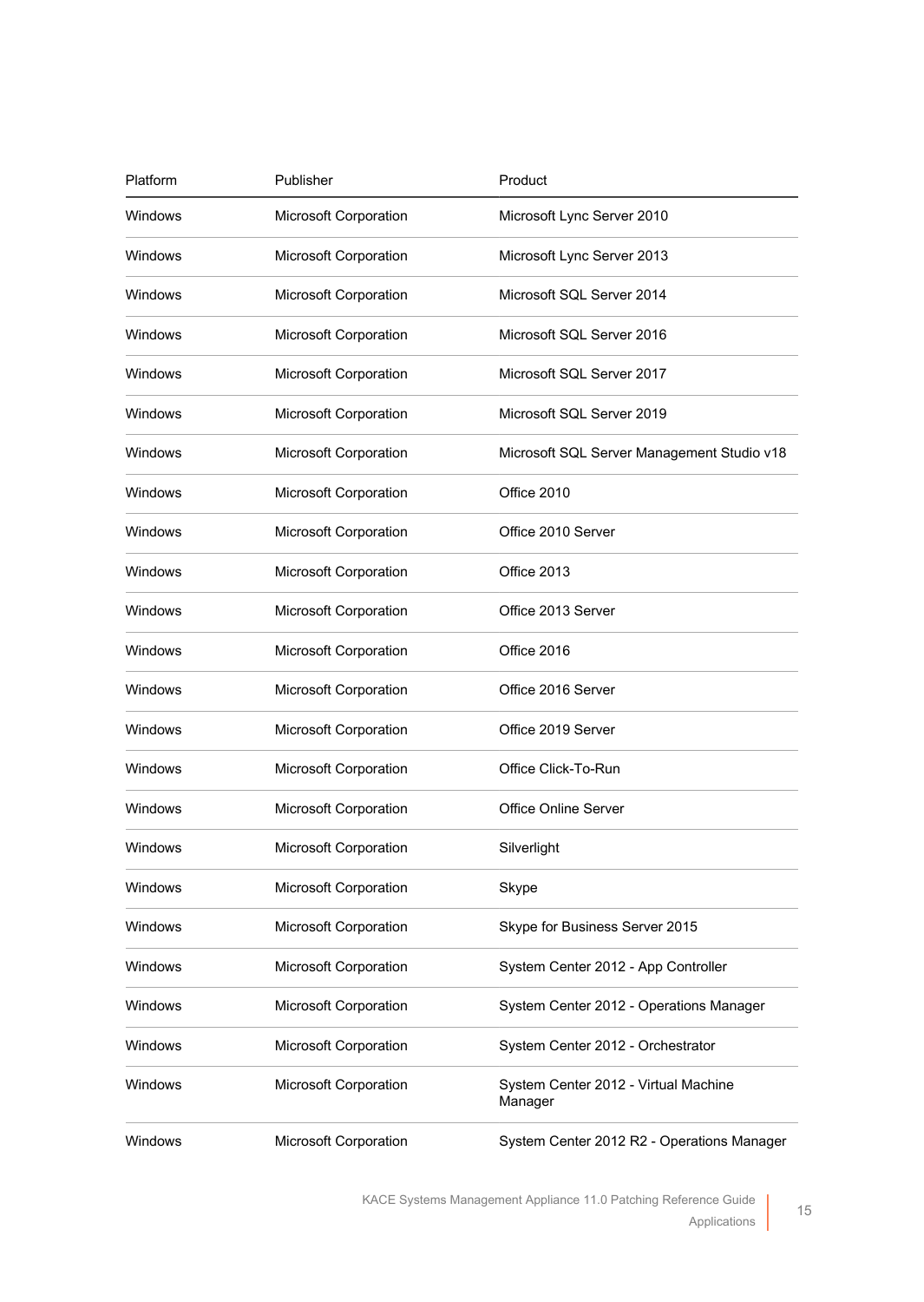| Platform | Publisher             | Product                                             |
|----------|-----------------------|-----------------------------------------------------|
| Windows  | Microsoft Corporation | System Center 2012 R2 - Orchestrator                |
| Windows  | Microsoft Corporation | System Center 2012 R2 - Virtual Machine<br>Manager  |
| Windows  | Microsoft Corporation | System Center 2012 SP1 - App Controller             |
| Windows  | Microsoft Corporation | System Center 2012 SP1 - Operation<br>Manager       |
| Windows  | Microsoft Corporation | System Center 2012 SP1 - Virtual Machine<br>Manager |
| Windows  | Microsoft Corporation | System Center 2016 - Data Protection<br>Manager     |
| Windows  | Microsoft Corporation | System Center 2016 - Operations Manager             |
| Windows  | Microsoft Corporation | System Center 2016 - Orchestrator                   |
| Windows  | Microsoft Corporation | System Center 2016 - Virtual Machine<br>Manager     |
| Windows  | Microsoft Corporation | System Center Operations Manager 1807               |
| Windows  | Microsoft Corporation | Visual C++ 2005                                     |
| Windows  | Microsoft Corporation | Visual C++ 2008                                     |
| Windows  | Microsoft Corporation | Visual C++ 2010                                     |
| Windows  | Microsoft Corporation | Visual Studio 2005                                  |
| Windows  | Microsoft Corporation | Visual Studio 2008                                  |
| Windows  | Microsoft Corporation | Visual Studio 2010                                  |
| Windows  | Microsoft Corporation | Visual Studio 2012                                  |
| Windows  | Microsoft Corporation | Visual Studio 2013                                  |
| Windows  | Microsoft Corporation | Visual Studio 2015                                  |
| Windows  | Mozilla               | Firefox                                             |
| Windows  | Mozilla               | <b>Firefox ESR</b>                                  |
| Windows  | Mozilla               | SeaMonkey 2.x                                       |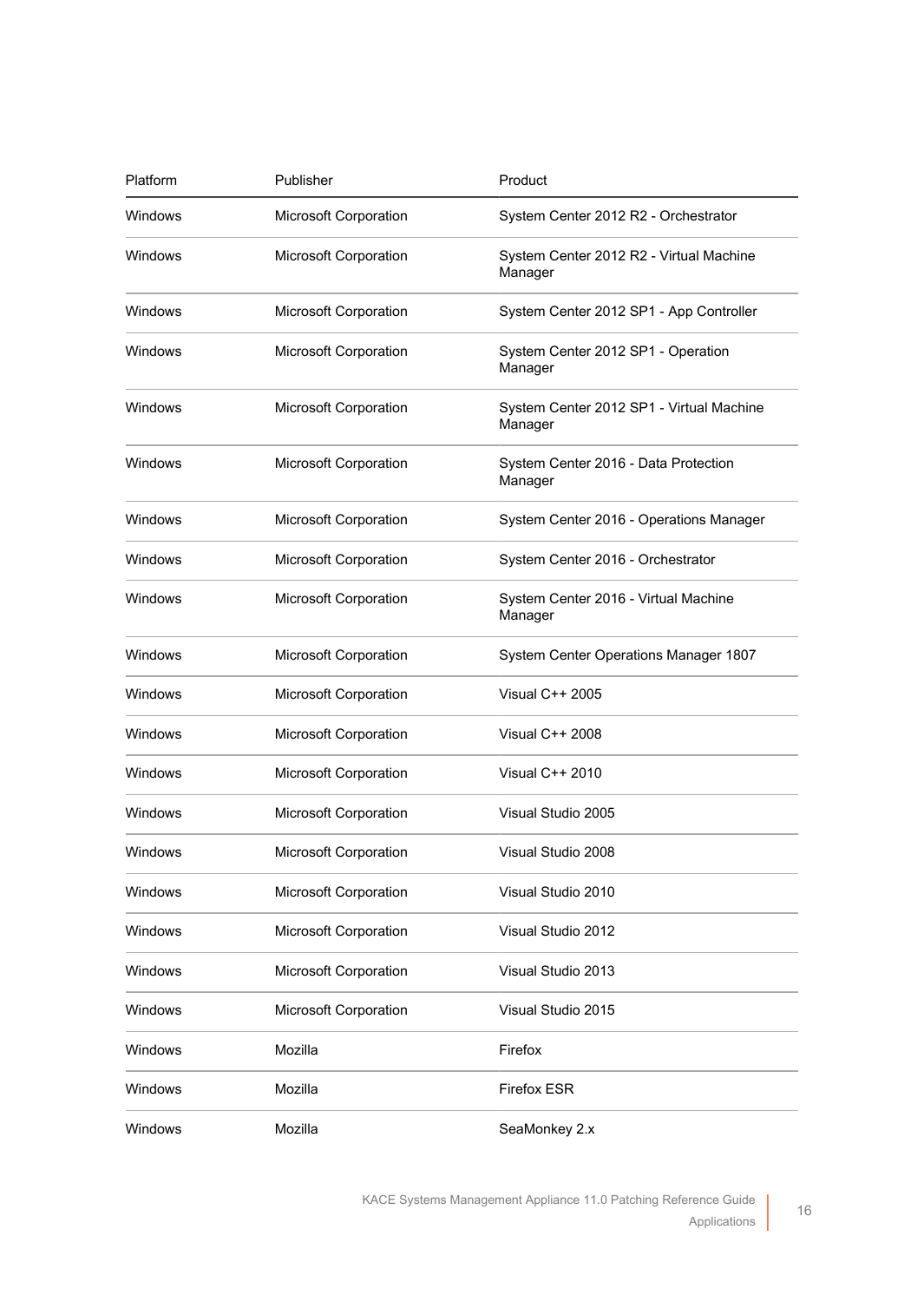| Platform       | Publisher                    | Product                     |  |
|----------------|------------------------------|-----------------------------|--|
| Windows        | Mozilla                      | Thunderbird                 |  |
| Windows        | Opera Software ASA           | Opera                       |  |
| Windows        | Oracle Corporation           | <b>JDK 11.x</b>             |  |
| <b>Windows</b> | Oracle Corporation           | JDK 8.x                     |  |
| Windows        | Oracle Corporation           | JRE 8.x                     |  |
| Windows        | Oracle Corporation           | VirtualBox 5.x              |  |
| Windows        | Oracle Corporation           | VirtualBox 6.x              |  |
| Windows        | pdfforge GmbH                | PDFCreator                  |  |
| Windows        | Piriform Ltd                 | CCleaner                    |  |
| Windows        | Piriform Ltd                 | Defraggler                  |  |
| Windows        | Piriform Ltd                 | Recuva                      |  |
| <b>Windows</b> | Piriform Ltd                 | Speccy                      |  |
| Windows        | RealNetworks, Inc.           | RealPlayer                  |  |
| Windows        | RealVNC Ltd.                 | $VNC$ 5. $x$                |  |
| <b>Windows</b> | RealVNC Ltd.                 | <b>VNC Connect</b>          |  |
| <b>Windows</b> | RingCentral, Inc.            | <b>RingCentral Meetings</b> |  |
| Windows        | RingCentral, Inc.            | <b>RingCentral Rooms</b>    |  |
| Windows        | Simon Tatham                 | PuTTY                       |  |
| Windows        | <b>Slack Technologies</b>    | Slack                       |  |
| Windows        | Stefan Küng                  | TortoiseSVN                 |  |
| Windows        | TeamViewer GmbH              | <b>TeamViewer</b>           |  |
| Windows        | TeamViewer GmbH              | TeamViewer Host             |  |
| Windows        | <b>TechSmith Corporation</b> | Camtasia 18.x               |  |
| Windows        | <b>TechSmith Corporation</b> | Camtasia 19.x               |  |

17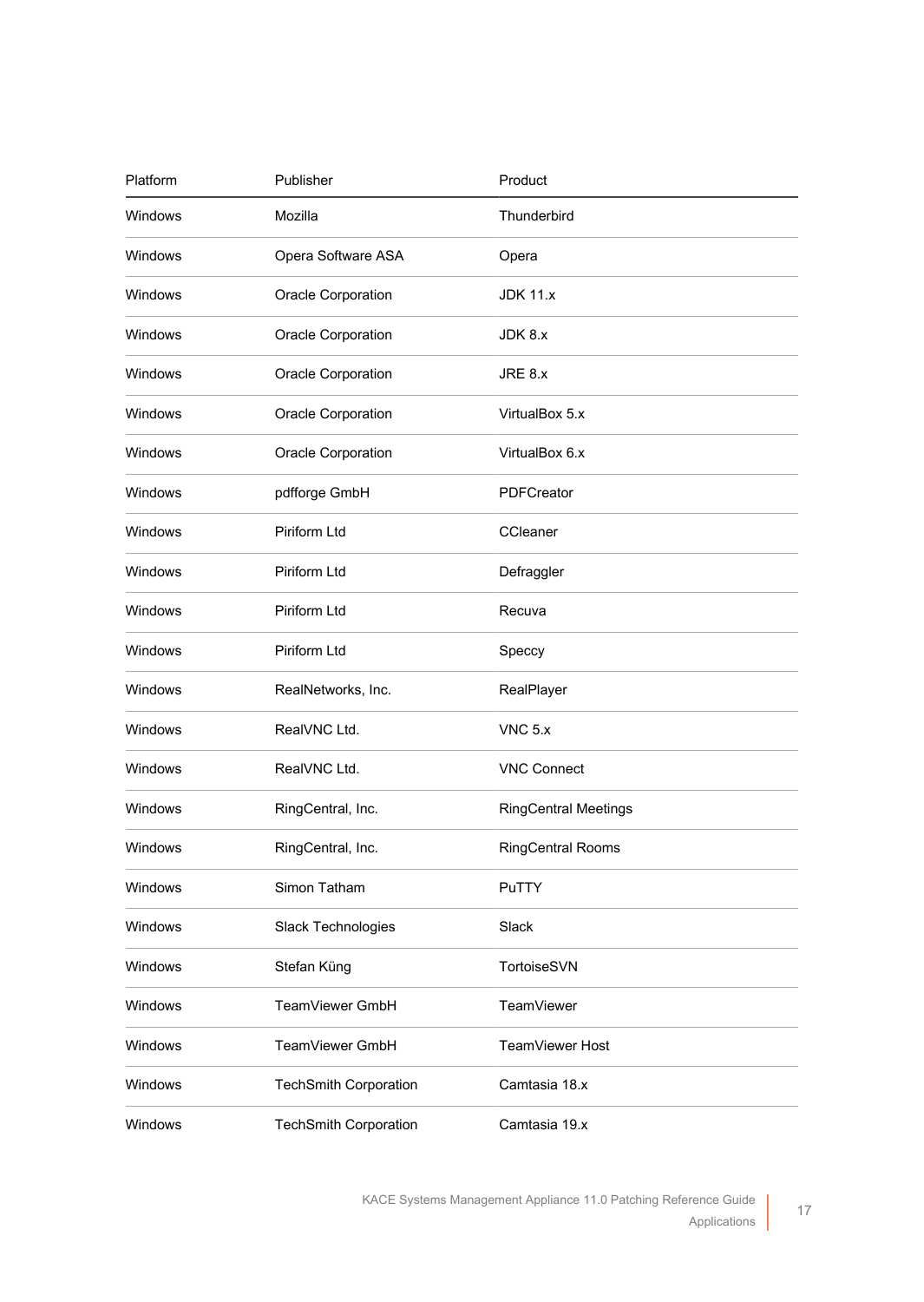| Platform | Publisher                      | Product                        |
|----------|--------------------------------|--------------------------------|
| Windows  | <b>TechSmith Corporation</b>   | Camtasia 9.x                   |
| Windows  | <b>TechSmith Corporation</b>   | Snaglt 13.x                    |
| Windows  | <b>TechSmith Corporation</b>   | Snaglt 18.x                    |
| Windows  | <b>TechSmith Corporation</b>   | Snaglt 19.x                    |
| Windows  | <b>TechSmith Corporation</b>   | <b>TechSmith Camtasia</b>      |
| Windows  | <b>TechSmith Corporation</b>   | <b>TechSmith Snaglt</b>        |
| Windows  | The Document Foundation        | LibreOffice                    |
| Windows  | The GIMP developer community   | GIMP                           |
| Windows  | The GIMP developer community   | <b>GIMP 2.9.x</b>              |
| Windows  | The Pidgin developer community | Pidgin                         |
| Windows  | <b>Tim Kosse</b>               | FileZilla                      |
| Windows  | <b>UltraVnc</b>                | <b>UltraVnc</b>                |
| Windows  | VideoLAN Team                  | <b>VLC Media Player</b>        |
| Windows  | VMWare, Inc.                   | <b>VMware Horizon Client</b>   |
| Windows  | VMWare, Inc.                   | <b>VMware Remote Console</b>   |
| Windows  | VMWare, Inc.                   | <b>VMware Tools</b>            |
| Windows  | VMWare, Inc.                   | Workstation 14.x Pro           |
| Windows  | VMWare, Inc.                   | <b>Workstation Player</b>      |
| Windows  | VMWare, Inc.                   | <b>Workstation Player 14.x</b> |
| Windows  | VMWare, Inc.                   | <b>Workstation Pro</b>         |
| Windows  | win.rar GmbH                   | WinRAR                         |
| Windows  | Wireshark Foundation           | Wireshark                      |
| Windows  | Wireshark Foundation           | Wireshark 1.12.x               |
| Windows  | Wireshark Foundation           | Wireshark 2.2.x                |

18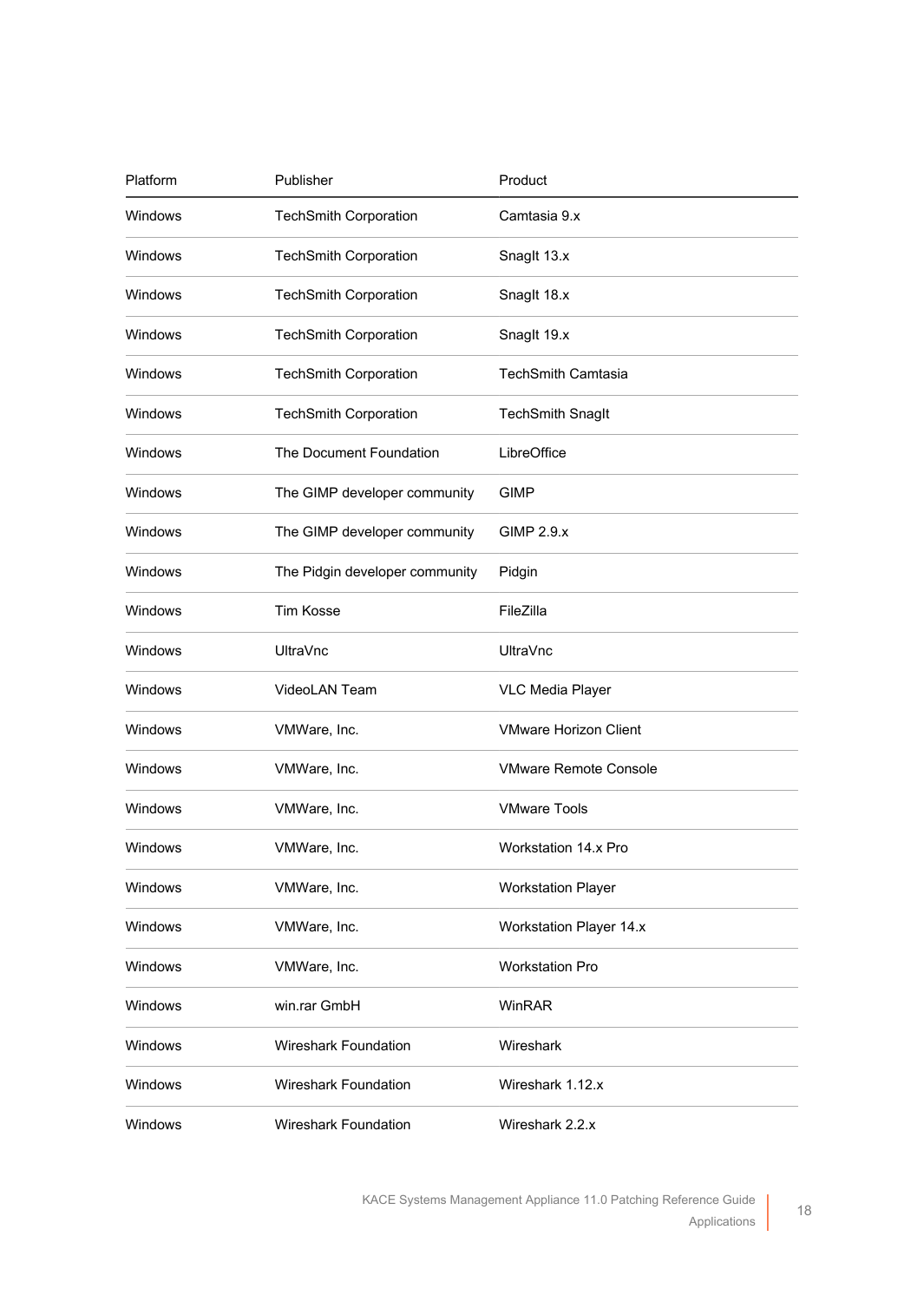| Platform | Publisher                                           | Product         |  |
|----------|-----------------------------------------------------|-----------------|--|
| Windows  | Wireshark Foundation                                | Wireshark 2.4.x |  |
| Windows  | Wireshark Foundation                                | Wireshark 2.6.x |  |
| Windows  | Zoom Video Communications, Inc. Zoom Meetings       |                 |  |
| Windows  | Zoom Video Communications, Inc. Zoom Outlook Plugin |                 |  |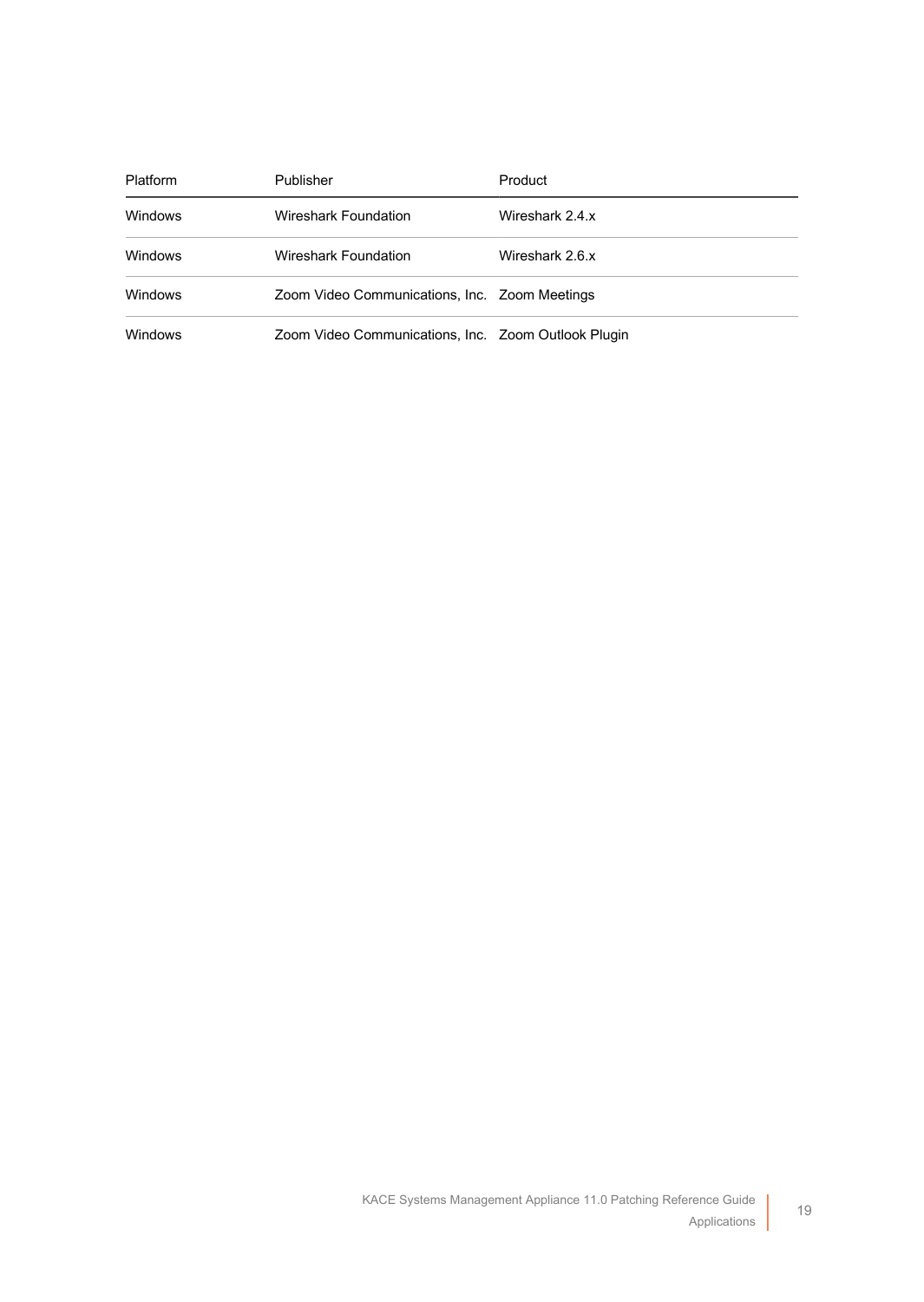## About us

<span id="page-19-0"></span>Quest creates software solutions that make the benefits of new technology real in an increasingly complex IT landscape. From database and systems management, to Active Directory and Office 365 management, and cyber security resilience, Quest helps customers solve their next IT challenge now. Around the globe, more than 130,000 companies and 95% of the Fortune 500 count on Quest to deliver proactive management and monitoring for the next enterprise initiative, find the next solution for complex Microsoft challenges and stay ahead of the next threat. Quest Software. Where next meets now. For more information, visit [www.quest.com.](https://www.quest.com/company/contact-us.aspx)

#### <span id="page-19-1"></span>Technical support resources

Technical support is available to Quest customers with a valid maintenance contract and customers who have trial versions. You can access the Quest Support Portal at [https://support.quest.com.](https://support.quest.com/)

The Support Portal provides self-help tools you can use to solve problems quickly and independently, 24 hours a day, 365 days a year. The Support Portal enables you to:

- Submit and manage a Service Request
- View Knowledge Base articles
- Sign up for product notifications
- Download software and technical documentation
- View how-to-videos
- Engage in community discussions
- Chat with support engineers online
- View services to assist you with your product.

## <span id="page-19-2"></span>Legal notices

#### © 2021 Quest Software Inc. ALL RIGHTS RESERVED.

This guide contains proprietary information protected by copyright. The software described in this guide is furnished under a software license or nondisclosure agreement. This software may be used or copied only in accordance with the terms of the applicable agreement. No part of this guide may be reproduced or transmitted in any form or by any means, electronic or mechanical, including photocopying and recording for any purpose other than the purchaser's personal use without the written permission of Quest Software Inc.

The information in this document is provided in connection with Quest Software products. No license, express or implied, by estoppel or otherwise, to any intellectual property right is granted by this document or in connection with the sale of Quest Software products. EXCEPT AS SET FORTH IN THE TERMS AND CONDITIONS AS SPECIFIED IN THE LICENSE AGREEMENT FOR THIS PRODUCT, QUEST SOFTWARE ASSUMES NO LIABILITY WHATSOEVER AND DISCLAIMS ANY EXPRESS, IMPLIED OR STATUTORY WARRANTY RELATING TO ITS PRODUCTS INCLUDING, BUT NOT LIMITED TO, THE IMPLIED WARRANTY OF MERCHANTABILITY, FITNESS FOR A PARTICULAR PURPOSE, OR NON-INFRINGEMENT. IN NO EVENT SHALL QUEST SOFTWARE BE LIABLE FOR ANY DIRECT, INDIRECT, CONSEQUENTIAL, PUNITIVE, SPECIAL OR INCIDENTAL DAMAGES (INCLUDING, WITHOUT LIMITATION, DAMAGES FOR LOSS OF PROFITS, BUSINESS INTERRUPTION OR LOSS OF INFORMATION) ARISING OUT OF THE USE OR INABILITY TO USE THIS DOCUMENT, EVEN IF QUEST SOFTWARE HAS BEEN ADVISED OF THE POSSIBILITY OF SUCH DAMAGES. Quest Software makes no representations or warranties with respect to the accuracy or completeness of the contents of this document